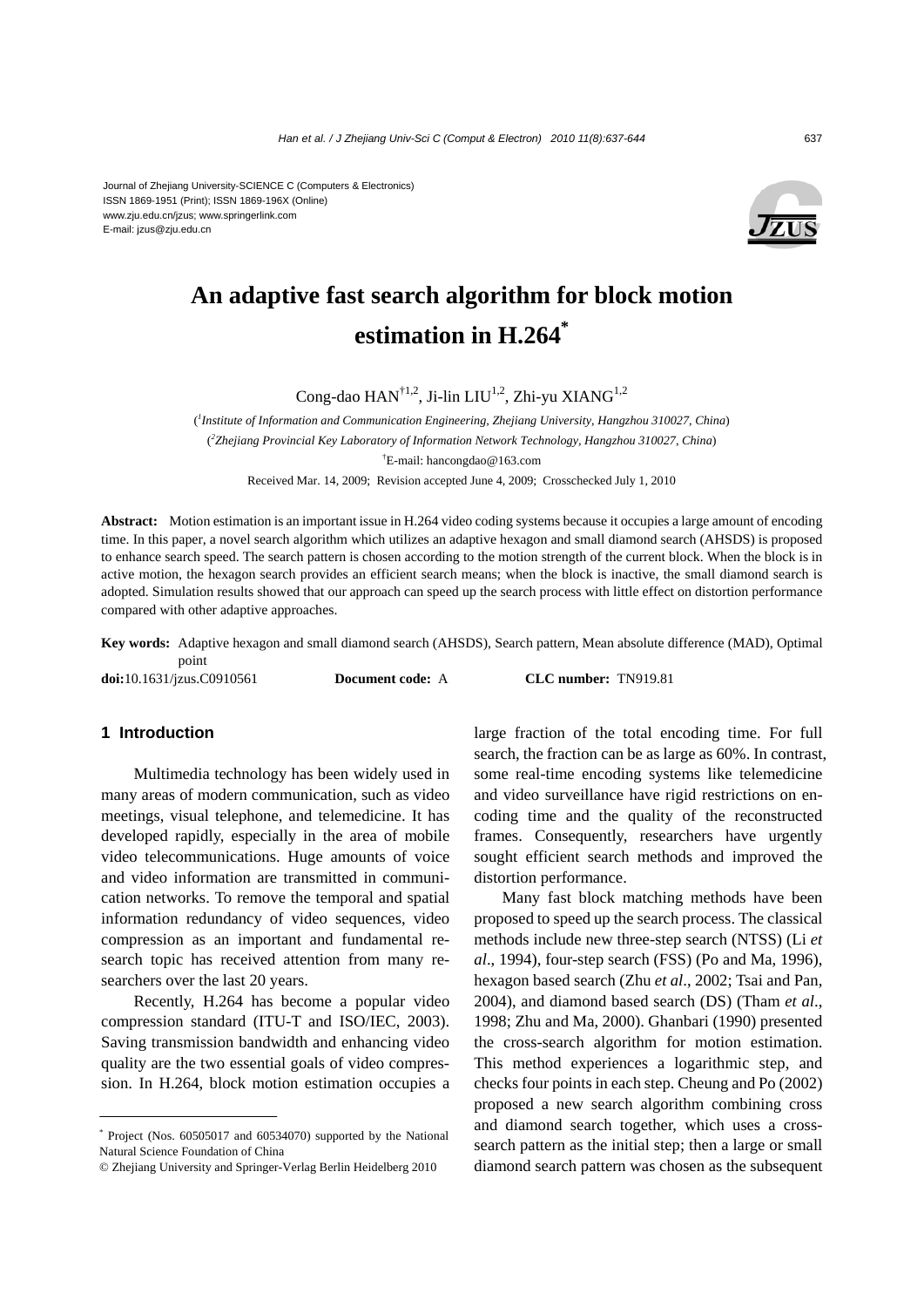step. Banh and Tan (2004) devised an adaptive dual-cross search method composed of three steps. This algorithm searches for three motion vectors, and chooses the one with the least sum of absolute difference (SAD) as the initial search center. By comparing the SAD of the initial center with a pre-determined threshold, an early search termination strategy is used to reduce the computational cost. Finally, the global minimum is located through the dual-cross search scheme.

The technique of block matching motion estimation has developed rapidly in recent years. The predictive motion vector field adaptive search technique (PMVFAST) was advanced by Tourapis *et al*. (2000); it uses several predictive motion vectors as the initial candidate vectors, and selects the best predictor to continue the diamond search. This method enhances the search speed greatly. Wong *et al*. (2005) proposed an enhanced-PMVFAST (EPMVFAST) algorithm to further raise the speed. Unsymmetricalcross multi-hexagon-grid search (UMHexagonS) (Chen *et al*., 2006) is a hierarchical approach consisting of four main steps, and most importantly, it has little loss in rate distortion performance compared to the full search method.

Approaches utilizing various pieces of block information, such as temporal and spatial correlation of motion vectors (Nam *et al*., 2000) and predictive search area (Chung and Chang, 2003), have been advanced to improve the search efficiency. In addition, several new search schemes have been proposed (Jung *et al*., 2002; Tu *et al*., 2003), for example, adjustable partial distortion search (Cheung and Po, 2003), adaptive search (Nie and Ma, 2002; Han and Chun, 2003; Huang *et al*., 2005), fuzzy search (Roan and Chen, 2000), and probabilistic approach (Lengwehasarit and Ortega, 2001).

In this paper, we present a novel search algorithm, adaptive hexagon and small diamond search (AHSDS), which is a combination of two classical search methods. Firstly, we choose the search pattern according to the motion strength of the current block. When the block is in active motion, the hexagon search is a good alternative because it covers a wide search area. Three neighboring points around the center are examined to determine the accurate optimal point when the minimal distortion is at the center of the hexagon. When the block is inactive, only the small diamond search is adopted.

## **2 Early termination strategy**

In H.264, the performance of the candidate search point is often evaluated by rate-distortion (RD) cost (Wong *et al*., 2005), which is composed of two parts:

$$
J = SAD + \lambda_{\text{motion}} R, \tag{1}
$$

where SAD denotes the distortion measured as the sum of absolute differences between the original and referenced blocks, *λ*motion is the Lagrange multiplier, and *R* represents the bits used to encode the motion information.

Assuming the current block size is *M*×*N*, SAD reflects the difference between the current block and the referenced block, while MAD (mean absolute difference) reveals the average difference of each pixel between the two blocks (Wong *et al*., 2005):

$$
MAD(mv_x, mv_y) = \frac{1}{M \times N} \sum_{m=0}^{M-1} \sum_{n=0}^{N-1} |F_t(x+m, y+n)| -F_{t-1}(x+m+mv_y, y+n+mv_y)|,
$$
 (2)

where  $F_t$  and  $F_{t-1}$  represent the current and the previous frames respectively, and (mv*x*, mv*y*) is the current motion vector.

The motion search begins at the starting point. It comes from the predictive motion vector of the current block, and can be denoted as

$$
\mathbf{m}\mathbf{v}_{\rm st} = \text{median}(\mathbf{f}\mathbf{m}\mathbf{v}_{\rm t}, \mathbf{f}\mathbf{m}\mathbf{v}_{\rm t}, \mathbf{f}\mathbf{m}\mathbf{v}_{\rm tr}),\tag{3}
$$

where  $\mathbf{fmv}_1$ ,  $\mathbf{fmv}_t$ , and  $\mathbf{fmv}_{tr}$  are the final motion vectors of the adjacent left, top, and top-right blocks, respectively.

As the search proceeds, the current search point progressively approaches the final optimal point. **cmv** and **fmv** denote the motion vectors at the current search point and the final search point, respectively.

In most cases, the predictive motion vector  $mv_{st}$ is close to the final search point **fmv**. For the Foreman sequence, the  $mv_{st}$  of about 58% of blocks is exactly equal to the **fmv**.

To reduce the search burden, the early termination strategy is applied when the MAD at the starting point is less than threshold  $Th<sub>1</sub>$ .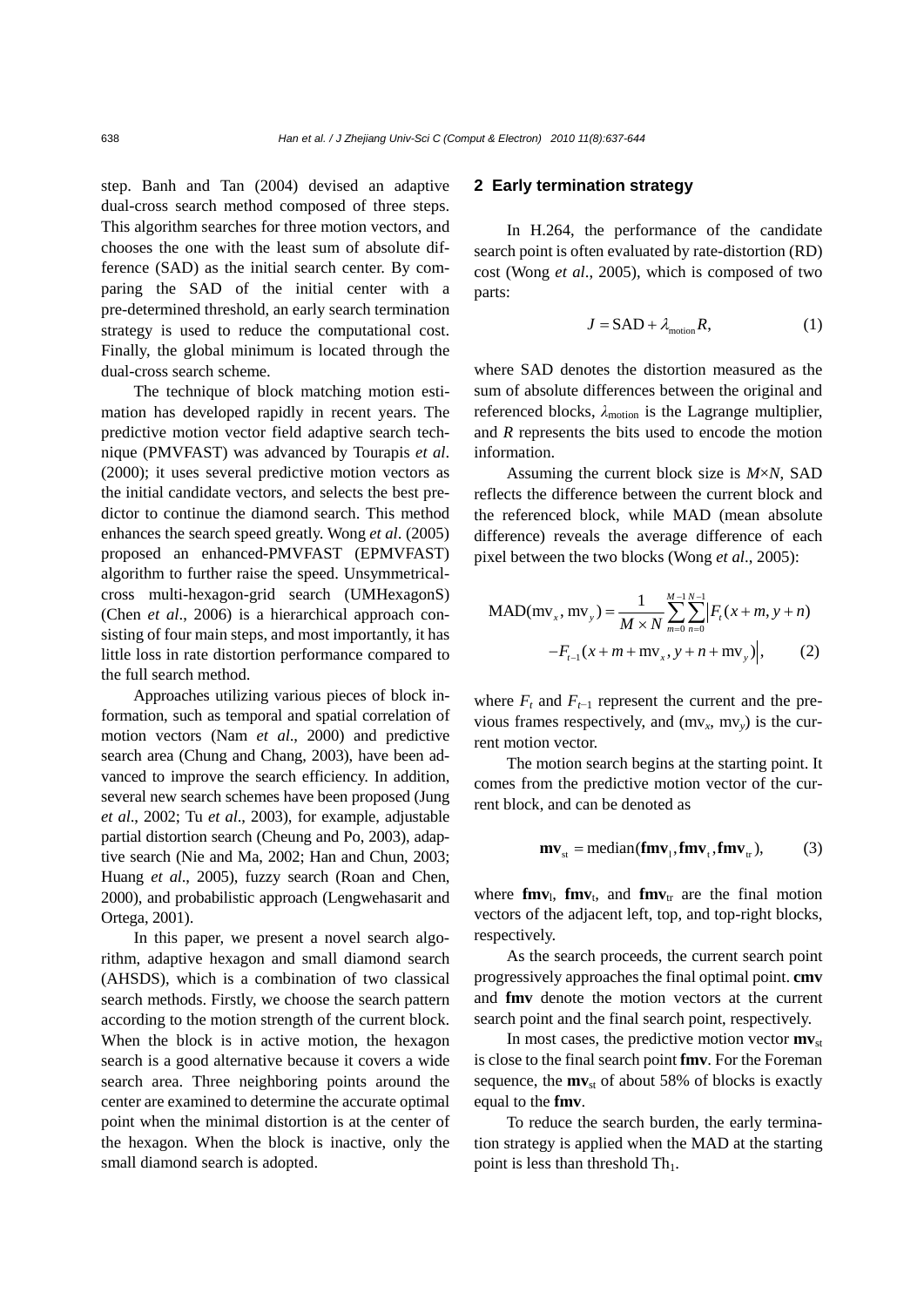#### **3 The choice of search pattern**

In our approach, motion strength mos is defined as the MAD of the block with the motion vector **cmv**:

$$
mos = MAD(cmv).
$$
 (4)

The motion strength, a dynamic variant, does not represent the absolute magnitude of the motion vector **cmv**, but reflects the deviation of **cmv** from **fmv**. When the block is at the starting point, i.e.,  $cmv=mv_{st}$ , the value of mos is relatively high; when the current search point is close to the final optimal point, mos decreases gradually.

The choice of the search pattern is determined by the comparison between the motion strength and the threshold. A fixed threshold is not suitable for all sequences. Too large or too small a threshold will unnecessarily increase search costs, and may even lead to an error in the final optimal point. An adaptive threshold is adopted in our approach to meet the changes of sequences with various motion characters and different video quality. Tourapis *et al*. (2000) listed several forms of adaptive threshold. In our approach, the threshold  $Th_k$  is calculated as follows:

$$
\begin{cases} \text{Th}_k = a_k \times \text{CMAD} + b_k, \\ \text{CMAD} = \text{mean}(\text{MMAD}_1, \text{MMAD}_1, \text{MMAD}_1), \end{cases} (5)
$$

where  $MMAD_1$ ,  $MMAD_t$ , and  $MMAD_{tr}$  are the minimum MAD of the left, top, and top-right blocks respectively, and CMAD is the mean value of  $MMAD<sub>1</sub>$ ,  $MMAD<sub>t</sub>$ , and  $MMAD<sub>tr</sub>$ .

To prevent the threshold  $Th_k$  from being too large or too small, we use some limiting parameters to restrict the threshold:

$$
Th_k = min \left( max(a_k \times CMAD + b_k, T_{jk}), T_{mk} \right), \quad (6)
$$

where  $T_{mk}$  and  $T_{jk}$  are the upper and lower bounds for threshold Th<sub>k</sub>, respectively.  $T_{mk}$  and  $T_{jk}$  are set typically according to the mean distortion of the previous frame.

## **4 The proposed algorithm**

The proposed approach AHSDS can be described as follows:

Step 1: Determine the activity of the current block.

In our algorithm, we use the MAD of the starting search point to describe the motion activity of the current block according to

$$
MAD(mvst) > Th2,
$$
 (7)

where  $Th_2$  is a threshold which can be adaptively set according to the minimum MAD of the adjacent blocks, and  $mv_{st}$  is the motion vector of the starting point.

If Eq. (7) is satisfied, the current block is active; otherwise, it is inactive.

Step 2: Choose the search pattern.

If the MAD at the starting point is smaller than  $Th<sub>1</sub>$ , the search terminates immediately. If the block is active (which means there is a high probability that the block has a large motion vector), start with the hexagon search, and go to Step 3; otherwise, go to Step 4.

Step 3: Perform the hexagon search.

Repeat the hexagon search until the best point is at the center of the hexagon. Select the sub-optimal point among the seven points in Fig. 1.

If the center point A and the sub-optimal point B are in a horizontal direction, choose the newest and best point among point A and its three neighboring points as shown in Fig. 2a. Similarly, Fig. 2b depicts the case where the points A and B are in a diagonal direction. Go to Step 5.



**Fig. 1 The distribution of seven points in hexagon** 



**Fig. 2 The position of three neighboring points for different sub-optimal points** 

Center point A and sub-optimal point B are in a horizontal direction in (a) and a diagonal direction in (b)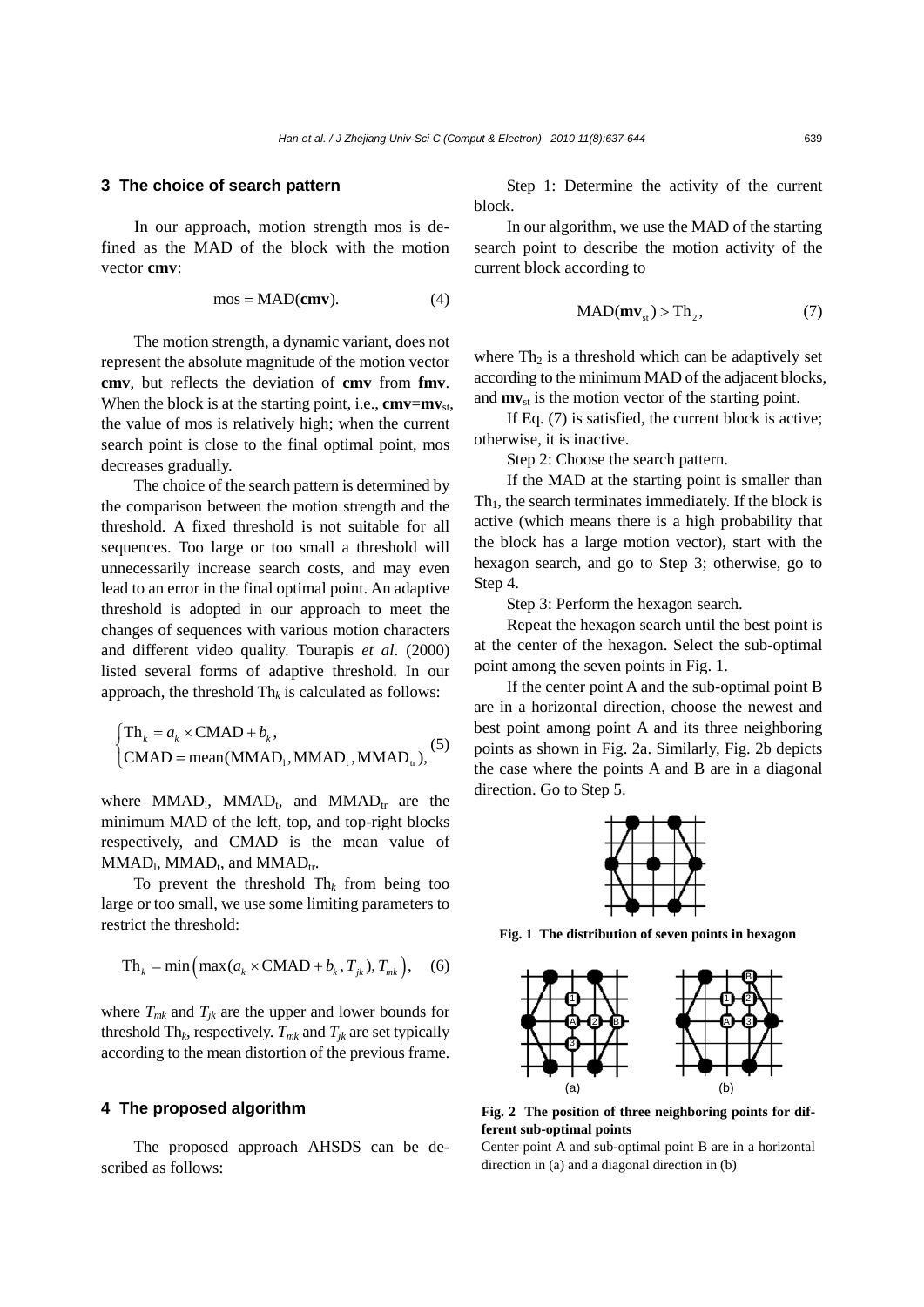Step 4: Perform the small diamond search recursively until the best point with the minimum RD cost is at the center of the small diamond.

Step 5: Obtain the final optimal search point, and the whole search process then terminates.

Our algorithm integrates the characteristics of hexagon search and small diamond search. The former can perform a rapid scan for long-distance searches, whereas the latter consumes few points for short-distance searches. The diagram of our algorithm is depicted in Fig. 3. The starting point comes from the predictive motion vector of the current block.



**Fig. 3 Flowchart of the proposed adaptive hexagon and small diamond search (AHSDS) algorithm** 

To further illustrate the process of the AHSDS algorithm, an example of block matching is depicted in Fig. 4.

In our approach, the motion vector at the starting search point comes from the predictive motion vector **pmv**, which is the median motion vector of three spatially adjacent blocks (the left, top, and top-right blocks). This simplifies the search procedure greatly. For a large majority of blocks, the final motion vector **fmv** is close to **pmv**, which means that small diamond is the main search pattern.



**Fig. 4 An example of search steps using the adaptive hexagon and small diamond search (AHSDS) approach**  The search process involves three steps: first it checks the starting point (0, 0) to determine the motion strength of the block. The hexagon search pattern is chosen because the MAD of the starting point is greater than  $Th_2$ . In the second step, point (1, 2) has the minimal RD cost; meanwhile, (3, 2) is a sub-optimal point. In the third step, the process checks three neighboring points around point (1, 2), and compares their RD costs with that of point  $(1, 2)$ . Point  $(2, 2)$  has the minimal RD cost and becomes the final optimal point

To analyze the similarity of motion vectors **pmv** and **fmv**, we calculate the probability  $P_n$  that the point (fmv*x*, fmv*y*) appeared in a square area, centered at (pm $v_x$ , pm $v_y$ ), by

$$
P_n = P\left\{ \left| \text{fmv}_x - \text{pmv}_x \right| \le n, \, \left| \text{fmv}_y - \text{pmv}_y \right| \le n \right\}, \, (8)
$$

where  $fmv_x$  and  $fmv_y$  denote the *x*- and *y*-component of the motion vector **fmv**, respectively.  $P_n$  is worked out with a statistical method. For the Foreman sequence, when *n* equals 2, the corresponding probability is about 0.83.

It does not mean that all these blocks have small final motion vectors. If the current block and the adjacent blocks all have similar large motion vectors, the small diamond search could still be used. Short-distance searches often occur whenever the final motion vector is close to the predictive motion vector, regardless of the absolute magnitude of the final motion vector. In contrast, long-distance searches usually appear in cases where the final motion vector of the current block is distinct from those of the adjacent blocks.

## **5 Experiments and results**

The proposed algorithm AHSDS was simulated on the platform H.264 reference software JM14.2. We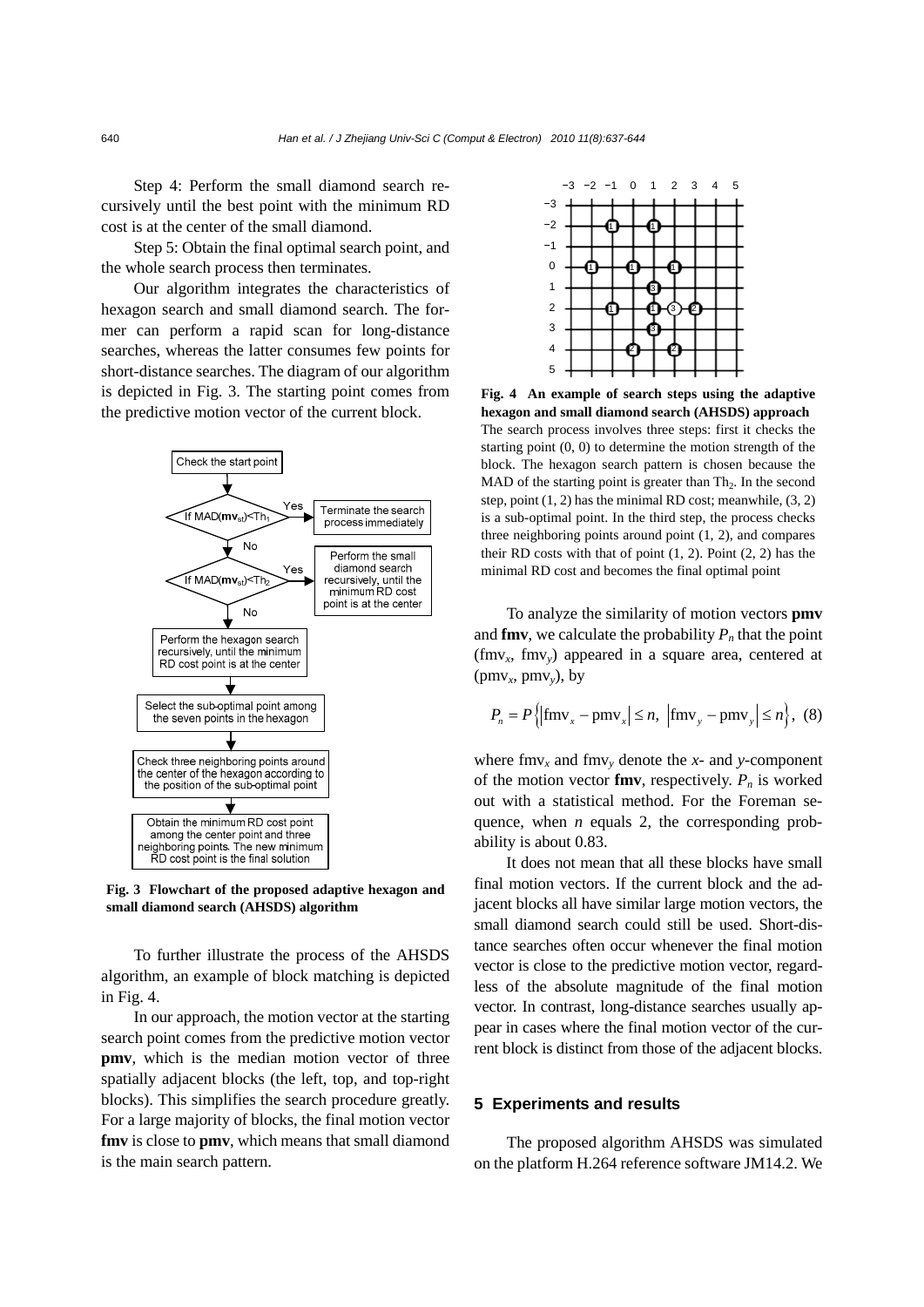used different CIF video sequences, which contain various motion content, to test the performance of our method. The search window was [−16, 16]. The number of reference frames was set to 5. The frame structure in our experiment was IPPPP…, and our proposed algorithm was compared with UMHexagonS (UMHS), simplified UMHexagonS (SUMH), and EPMVFAST in the same environment.

For different block matching algorithms, the number of search points (NSP) required for each block-matching was used to measure the computational efficiency. The average PSNR per frame is an important factor in evaluating the distortion performance. Different block matching approaches are compared in the following aspects.

## **5.1 Threshold setting**

In our approach, threshold  $Th<sub>1</sub>$  is calculated as follows:

$$
\begin{cases}\nTh_1 = \min(1.0 \times \text{CMAD}, T_{m1}), \\
T_{m1} = 1.5 \times \text{PMAD},\n\end{cases} (9)
$$

where CMAD is the mean value of  $MMAD<sub>1</sub>$ ,  $MMAD<sub>t</sub>$ , and  $MMAD<sub>tr</sub>$ , which come from the adjacent left, top, and top-right blocks, while PMAD is the mean MMAD of blocks in the previous frame.

Similarly,  $Th<sub>2</sub>$  can be expressed as

$$
\begin{cases}\n\text{Th}_2 = \min\left(\max(2.0 \times \text{CMAD}, T_{j2}), T_{m2}\right), \\
T_{j2} = 1.0 \times \text{PMAD}, T_{m2} = 3.0 \times \text{PMAD}.\n\end{cases} (10)
$$

We did not set a lower bound on  $Th_1$  because it is a threshold for early termination. To analyze the relationship between the magnitude of the motion vector and the MAD value of each block, we recorded the initial MAD value when the block was at the starting search point. Because the starting point comes from the predictive motion vector of the current block, we define the new motion vector **rmv** as follows:

$$
\begin{cases}\n\mathbf{rmv} = \mathbf{fmv} - \mathbf{pmv}, \\
|\mathbf{rmv}| = \sqrt{\text{rmv}_x^2 + \text{rmv}_y^2}.\n\end{cases} (11)
$$

For all blocks that had the same magnitude |**rmv**|, we calculated their ratios of MAD to CMAD, and

worked out the mean of these ratios. Fig. 5 shows the relationship between the ratio and the magnitude of motion vector **rmv** for the Foreman sequence. The lowest four points had different |**rmv**| values 0, 1,  $\sqrt{2}$ , and 2.



**Fig. 5 The ratios with the change of |rmv| for the Foreman sequence using a statistical method** 

MAD: mean absolute difference; CMAD: the mean value of the minimum MADs of three adjacent blocks; |**rmv**|: magnitude of motion vector **rmv**

The ratio increased with the increase of |**rmv**|. Note that Fig. 5 is plotted with a statistical approach. The blocks with low |**rmv**| values occupied a large proportion. For the Foreman sequence, about 86% of blocks had the common property that their |**rmv**| values are not greater than 3.0. In other words, blocks with a large magnitude had only a small proportion, which leads to the randomness of statistical results.

In our approach, we adopted a conservative principle to calculate the thresholds. To demonstrate the determination of thresholds and bounds, we took the Foreman sequence as the instance to describe the details.

#### 5.1.1 Threshold analysis

Assume the threshold  $Th<sub>1</sub>$  can be denoted as

$$
Th_1 = k_1 \times C MAD.
$$
 (12)

In Fig. 5, when |**rmv**| is equal to zero, the statistical ratio was near 1.3. We adopted the conservative threshold. The parameter  $k_1$  was usually set to not greater than 1.0.

The choice of search pattern is determined by Th<sub>2</sub>. The small diamond search can achieve a smaller NSP, but it is not fit for long-distance searches because it might become trapped in a local optimal point and lead to the decrease of PSNR. In contrast, the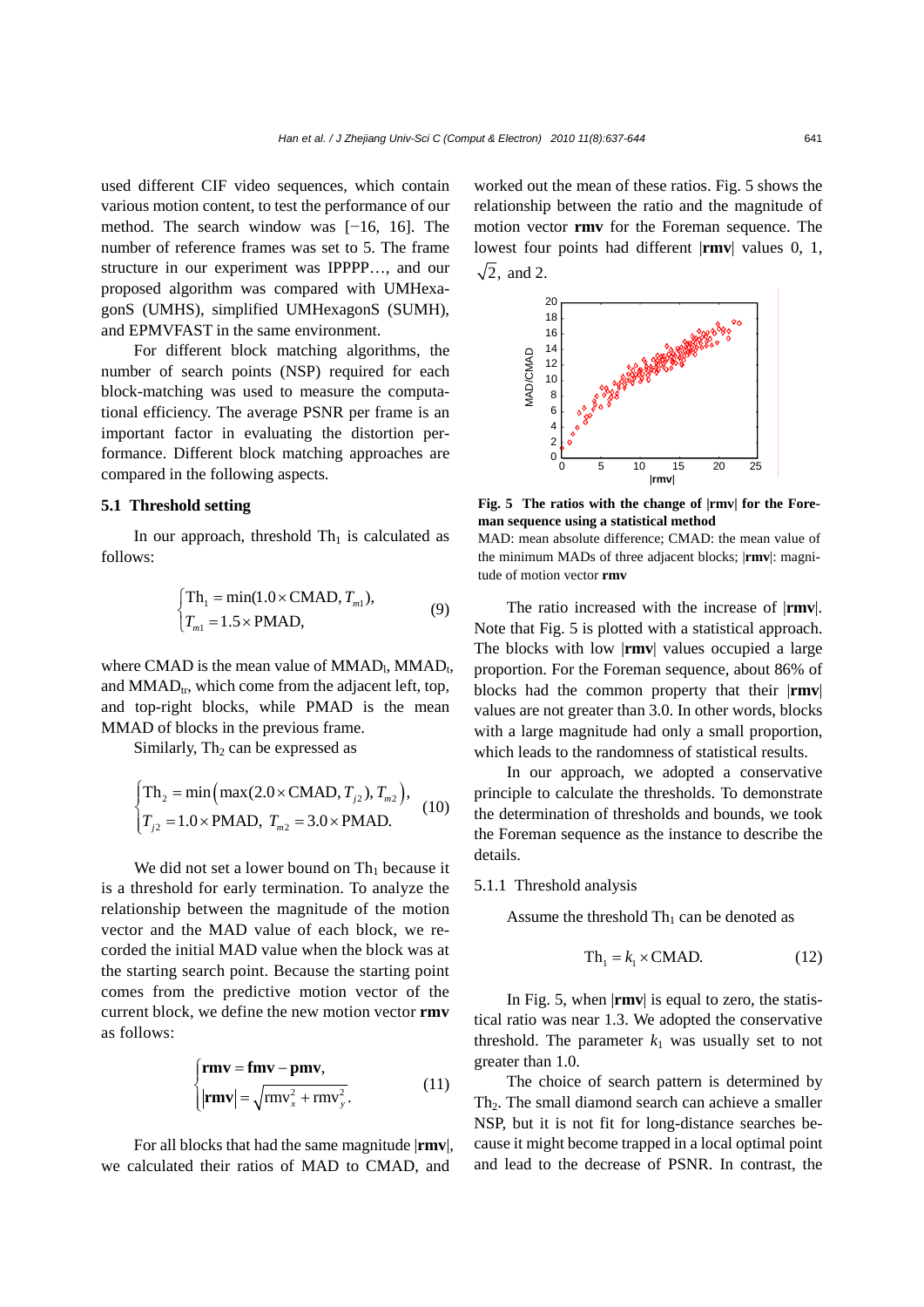hexagon search consumes more search points for short-distance searches.

A small diamond is composed of one center point and four edge points. When the minimum RD cost is located at one of the four edge points, the search will correctly detect the optimal point. When the distance between the real optimal point and the starting point is greater than 1, however, the search may not find the real optimal point successfully. Therefore, the hexagon search should be chosen when  $|\mathbf{rmv}|$  is greater than 1.0. The suggested range for  $k_2$  is  $[2.0, 2.6]$ .

#### 5.1.2 Bound analysis

Assume the upper bound  $T_{m1}$  can be expressed as

$$
T_{m1} = m_1 \times \text{PMAD.} \tag{13}
$$

The restrictions on threshold  $Th<sub>1</sub>$  can effectively prevent the local threshold from being too large, and help to stabilize the algorithm. PMAD can be taken as CMAD on the average. Because the average ratio was about 1.3 when  $|\mathbf{rmv}|$  equals zero,  $m_1$  was usually set to not greater than 1.5.

The lower bound  $T_{i2}$  and upper bound  $T_{m2}$  for threshold Th<sub>2</sub> have the corresponding parameters  $j_2$ and  $m<sub>2</sub>$ . They should not be assigned high values because the proportion of small diamond search increases with the increase of these two parameters.  $j_2$ and *m*2 were usually set not to exceed 1.5 and 3.0, respectively.

The setting of bounds is a supplement to the threshold. It helps to improve the robustness of the algorithm. When the thresholds are assigned relatively high or low values, our approach could still yield a stable performance.

To test the stability of the algorithm, we conducted experiments for two cases with the Foreman sequence when the quantization parameter (QP) equals 28: (1)  $k_2$ =2.0,  $m_2$ =3.0; (2)  $k_2$ =3.0,  $m_2$ =4.0. The difference of PSNR was only 0.01 dB.

# **5.2 Number of search points (NSP)**

With the increase of QP, the PSNR of the reconstructed frame dropped off progressively. Some details might be lost in the reference frame, affecting the number of search points. We tested each sequence on five different QPs (28, 30, 32, 34, and 36), 100 frames for each QP, and then calculated the mean value of their NSPs and denoted it as an integer. The average NSPs for different video sequences and different methods are listed in Table 1.

**Table 1 Average number of search points (NSP) at five QPs of 28, 30, 32, 34, and 36 with 100 frames for each QP, for different video sequences and methods** 

| Sequence   | Average NSP |      |          |              |  |
|------------|-------------|------|----------|--------------|--|
|            | UMHS        | SUMH | EPMVFAST | <b>AHSDS</b> |  |
| Foreman    | 18          | 13   |          |              |  |
| Coastguard | 32          | 18   | 10       | 8            |  |
| Flower     | 26          | 20   | 9        |              |  |
| Mobile     | 30          | 19   | 8        | 6            |  |
| Football   | 41          | 25   | 13       | 10           |  |
| Silent     | 12          | 10   |          |              |  |

UMHS: UMHexagonS; SUMH: simplified UMHexagonS; EPMV-FAST: enhanced predictive motion vector field adaptive search technique; AHSDS: adaptive hexagon and small diamond search

From Table 1, AHSDS generally had the lowest number of search points compared with other methods. For the different sequences, Silent had fewer average search points than Football, for example, because the latter had more blocks in active motion. Fig. 6 plots the NSP curves with EPMVFAST and AHSDS for the Foreman sequence when QP equals 32. We chose 100 frames for testing. The figure shows that the AHSDS method can speed up the process of block matching compared with EPMVFAST.



**Fig. 6 Comparison of the number of search points (NSP) using EPMVFAST (enhanced predictive motion vector field adaptive search technique) and AHSDS (adaptive hexagon and small diamond search) for the Foreman sequence at QP=32** 

The main reason lies in the following two aspects:

1. For EPMVFAST, several predictors are checked to obtain the optimal starting point, while in AHSDS, only the predictive motion vector is chosen as the starting point. On the other hand, in most cases,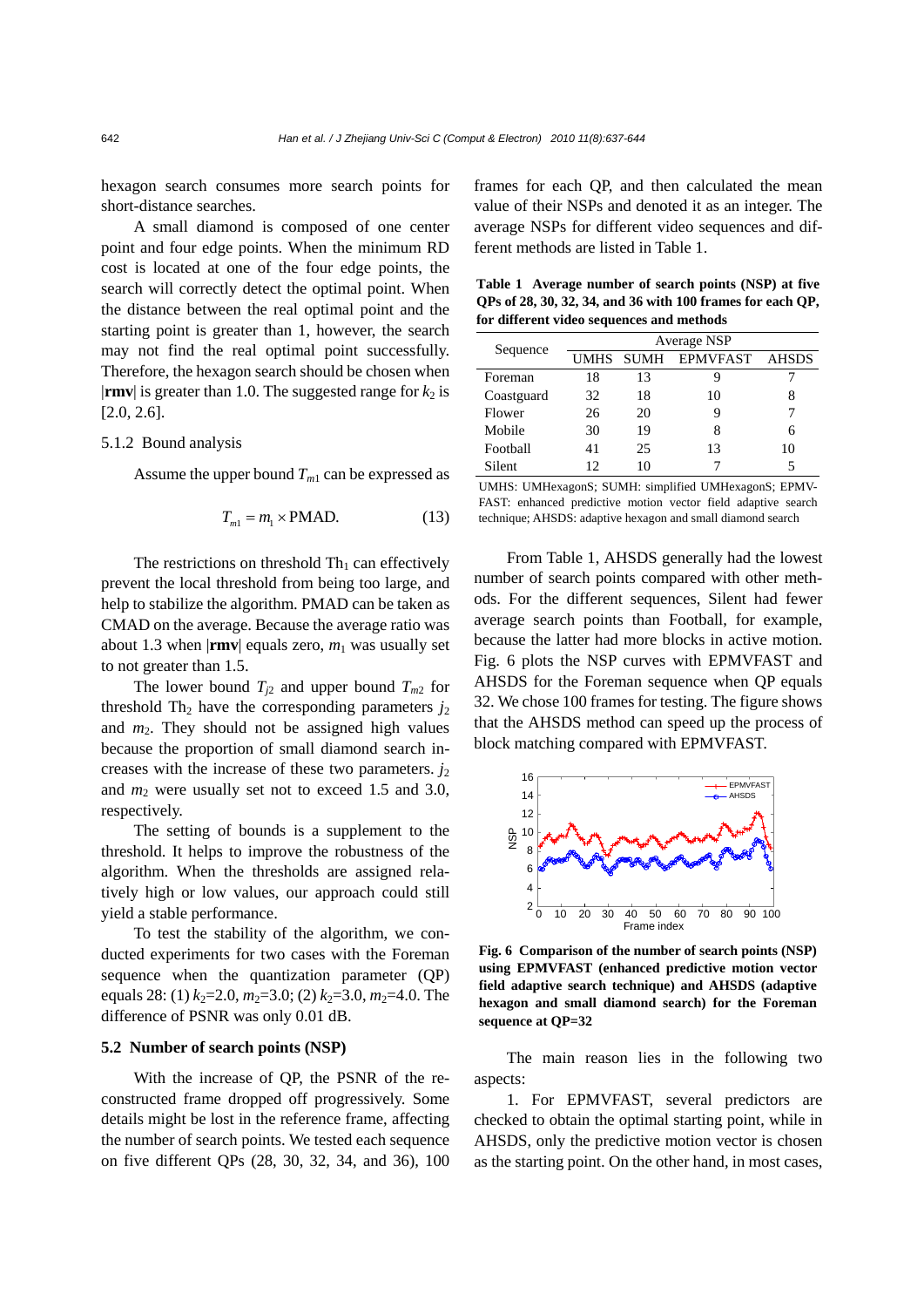the final motion vector has a high level of similarity with the predictive one.

2. For long-distance searches, EPMVFAST still uses DS as the search pattern; in contrast, AHSDS adopts the hexagon search. This helps to decrease the search cost.

## **5.3 PSNR**

The average PSNR performance of each frame is summarized in Table 2 for different sequences.

#### **Table 2 Average PSNR of each frame for AHSDS and UMHS**

|            | Average PSNR (dB) |              |             |              |  |  |
|------------|-------------------|--------------|-------------|--------------|--|--|
| Sequence   | $OP = 28$         |              | $QP=36$     |              |  |  |
|            | UMHS              | <b>AHSDS</b> | <b>UMHS</b> | <b>AHSDS</b> |  |  |
| Foreman    | 40.53             | 40.52        | 37.09       | 37.07        |  |  |
| Coastguard | 41.01             | 41.01        | 37.49       | 37.48        |  |  |
| Flower     | 36.46             | 36.46        | 31.19       | 31.18        |  |  |
| Mobile     | 35.96             | 35.95        | 30.97       | 30.96        |  |  |
| Football   | 39.98             | 39.97        | 35.75       | 35.73        |  |  |
| Silent     | 39.18             | 39.18        | 35.61       | 35.60        |  |  |

UMHS: UMHexagonS; AHSDS: adaptive hexagon and small diamond search

The proposed AHSDS had little difference in PSNR compared with UMHS. Fig. 7 shows the PSNR curves using these two approaches, as conducted on the Silent sequence when QP equals 32.



**Fig. 7 PSNR performance comparison using UMHS (unsymmetrical-cross multi-hexagon-grid search) and AHSDS (adaptive hexagon and small diamond search) for the Silent sequence at QP=32** 

## **6 Conclusions**

A new, fast approach AHSDS for block motion estimation is considered for the coding standard H.264. Using an initial classification on motion strength of the block according to its MAD, different search patterns were chosen to determine the optimal

point with the minimum RD cost. When the block is in high activity, hexagon search is the preferred scheme. If the best point is located at the center of the hexagon, three points around the center are checked to obtain the optimal solution. Simulation was conducted with different methods and video sequences. Compared with EPMVFAST, AHSDS can enhance the search speed. Our approach is suitable for hardware realization due to its simplicity in algorithm complexity, and can be applied to real-time encoding systems owing to its small number of search points.

#### **References**

- Banh, X.Q., Tan, Y.P., 2004. Adaptive dual-cross search algorithm for block-matching motion estimation. *IEEE Trans. Consum. Electron.*, **50**(2):766-775. [doi:10.1109/TCE. 2004.1309460]
- Chen, Z., Zhou, P., He, Y., 2006. Fast integer-pel and fractional-pel motion estimation for H.264/AVC. *J. Vis. Commun. Image Represent.*, **17**(2):264-290. [doi:10.1016/ j.jvcir.2004.12.002]
- Cheung, C.H., Po, L.M., 2002. A novel cross-diamond search algorithm for fast block motion estimation. *IEEE Trans. Circ. Syst. Video Technol.*, **12**(12):1168-1177. [doi:10. 1109/TCSVT.2002.806815]
- Cheung, C.H., Po, L.M., 2003. Adjustable partial distortion search algorithm for fast block motion estimation. *IEEE Trans. Circ. Syst. Video Technol.*, **13**(1):100-110. [doi:10. 1109/TCSVT.2002.808091]
- Chung, K.L., Chang, L.C., 2003. A new predictive search area approach for fast block motion estimation. *IEEE Trans. Image Process.*, **12**(6):648-652. [doi:10.1109/TIP.2003. 812756]
- Ghanbari, M., 1990. The cross-search algorithm for motion estimation. *IEEE Trans. Commun.*, **38**(7):950-953. [doi:10.1109/26.57512]
- Han, K., Chun, B., 2003. Adaptive Hexagon Search Pattern for Block Motion Estimation. Proc. IEEE Int. Conf. on System, Man and Cybernetics, **2**:1406-1409.
- Huang, S.Y., Cho, C.Y., Wang, J.S., 2005. Adaptive fast blockmatching algorithm by switching search patterns for sequences with wide-range motion content. *IEEE Trans. Circ. Syst. Video Technol.*, **15**(11):1373-1384. [doi:10. 1109/TCSVT.2005.856931]
- ITU-T and ISO/IEC, 2003. Draft ITU-T Recommendation and Final Draft International Standard of Joint Video Specification. ITU-T Rec. H.264/ISO/IEC 14496-10 AVC. Pattaya, Thailand.
- Jung, S.M., Shin, S.C., Baik, H., Park, M.S., 2002. Efficient multilevel successive elimination algorithms for block matching motion estimation. *IEE Proc.-Vis. Image Signal Process.*, **149**(2):73-84. [doi:10.1049/ip-vis:20020189]
- Lengwehasarit, K., Ortega, A., 2001. Probabilistic partialdistance fast matching algorithms for motion estimation.